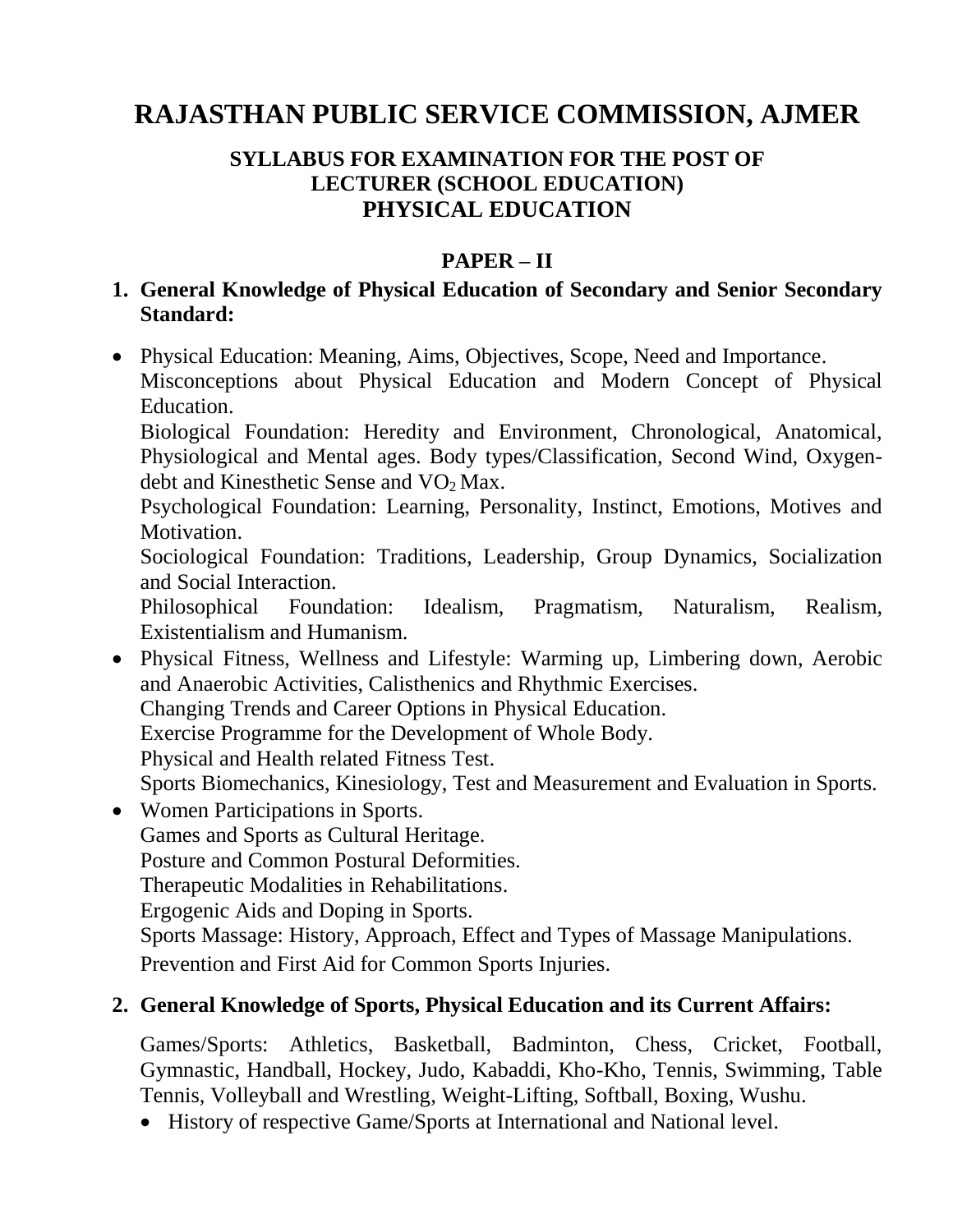Latest General Rules and Skill Test of above Games & Sports.

Measurement of Play Fields and Specifications of Sports Equipment of above Game / Sports.

Fundamental Skills of above Games / Sports and their Strategies and Tactics. Related sports terminologies of above Games / Sports.

• Proper Sports Gear of above Games/sports, Competition/ Tournament, Specific Sports Programme: Sports Day. Sports Personalities and Awards. Adventure Sports- Rock Climbing, Trekking, Mountaineering, River Rafting. Sports Associations and Federations.

Ancient and Modern Olympic Games and Para-Olympics.

 **Research Methodology and Information Communication Technology:** Research- Meaning, Definition, selection of Problem, Statistical Techniques (F test, T Test, Z Test, ANOVA, SPSS).

Information Communication Technology- Communication and Classroom Introduction, Teaching Learning Process (MS Office/ Excel).

# **3. Theories, Definitions and History of Physical Education:**

- History of Physical Education in India: Pre and Post Independence period. Physical Education in the City/States of Greece and other Countries.
- Contribution to the Growth of Physical Education by Leaders and Movements of following Leaders: Baren P. Coubertin, John Basedow, Guts Muths, H. C. Buck, G. D. Sondhi, Dr. P. M. Joseph, Prof. D. G. Wakharkar, Prof. Karan Singh and Prof. Ajmer Singh.
- SAI, SNIPES, NSNIS and other Prestigious Institutes of India. Rajasthan State Sports Council.

# **4. Education and Games Psychology:**

- Sports Psychology: Meaning, Definitions, Nature and Scope. Growth and Development Stress, Anxiety, Aggression and their Management.
- Psycho-Physical Unity, Motivation, Personality. Coping strategies, Self-Esteem and Body Images. Psychological Benefits of Exercise. Sports Ethics, Morality and Moral Values.

# **5. Methods, Supervisions and Organizations of Physical Education:**

 Types of Teaching Methods, Principles of Teaching, Presentation Technique, Class Management of Physical Education, Inspection, Budget, Time Table, National Fitness Corps, Infrastructure.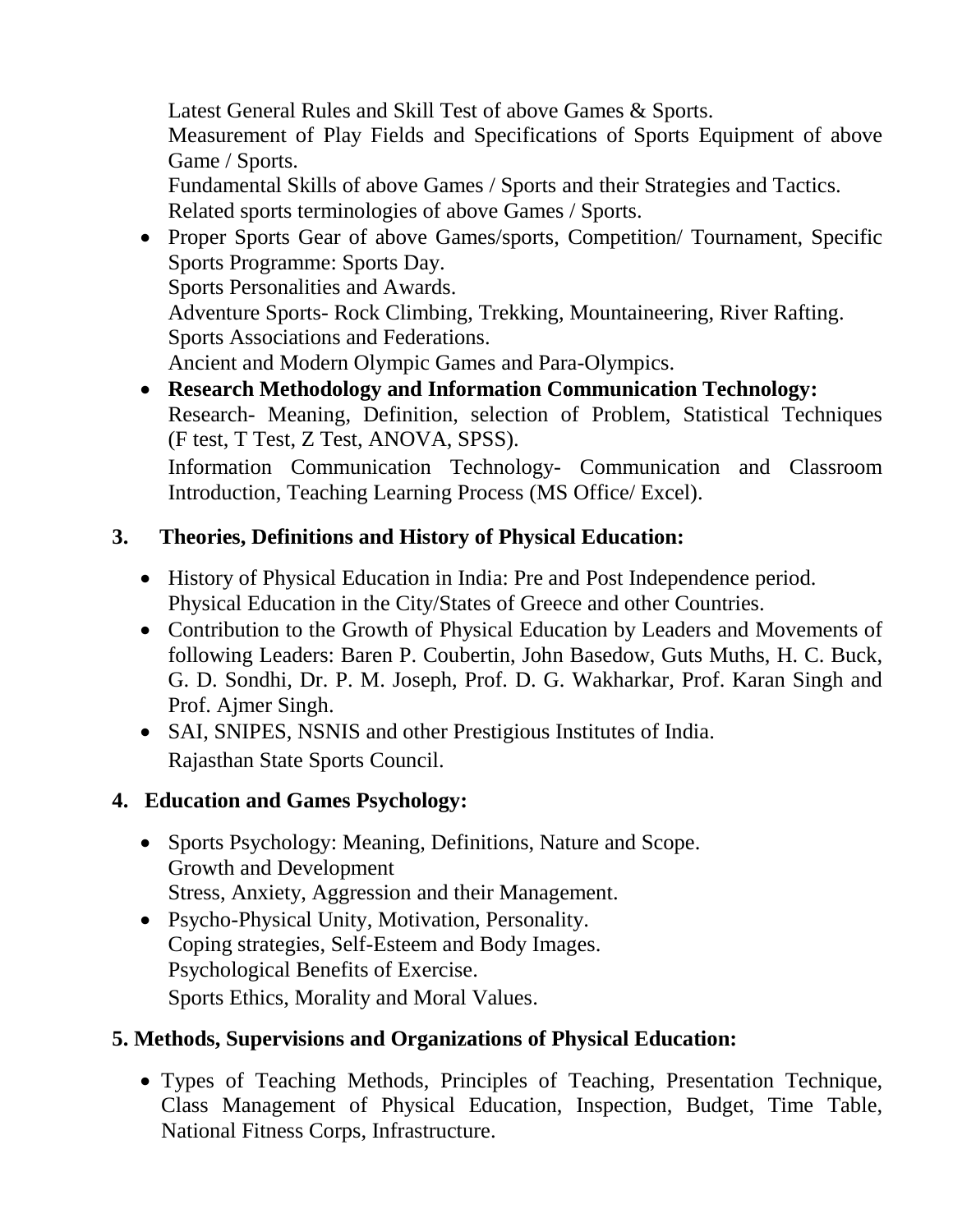Lesson Planning: types of Lesson, objectives and parts of lessons, Teaching Aids.

 Planning, Records and Register. Organization and Conduct of Competitions and Tournaments: Knock-Out, League, Combination and challenge or perennial type tournament. Public relation: meaning, importance in physical education and sports.

#### **6. Theories of Training & Decisions:**

- Sports: Principles, Characteristics and Methods. Training Load Adaptation and Periodization; Importance, Objective, Types, Concepts of Different Periods. Motor Fitness components
- Training Plans
- Coaching: Meaning, Techniques, Tactics and Lead-up Games Activities.
- Officiating: Meaning, Importance and Principles. Official/ Officials.
- Qualities, Qualifications & Responsibilities of Administrators/ Officials.

#### **7. Science of Basic Physical Anatomy, Function and Health Education:**

• Anatomy: Meaning, Concept, Need and Importance in Physical Education & Sports.

Cell, Tissue and Organ System, Physiology of Sports.

Bones and Joints: Definition, Classification and Terminology of Movement around Joints.

Muscles: Types, Structure and Functional Classification, General Characteristics (Properties). Macro and Micro Structure of Skeletal Muscles, Sliding Filament Theories, Physiology of blood.

Exercise Physiology: Meaning, Need and Importance in Physical Education & Sports. Effects of Exercise on Body Systems, Bio-energetics.

• Health: Dimensions, Ecology, Spectrum, Determinants and Positive health, Hygiene, Community Health and Aspects of School Health Services.

Health Education: Concept, Objectives, Importance and Principles.

Sports, Nutrition, Balance Diet and Diet according to Sports Activities, Weight Management.

Health Problems in India.

Diseases: Communicable, Non-communicable and Hereditary. Effects of Alcohol, Tobacco & Drugs on Sportsperson.

Drugs and Doping, Athletics Care, Rehabilitation.

# **8. Entertainment, Camp and Yoga:**

• Recreation: Definition, Types, Scope, Significance, Philosophy and Objectives. Theories of Play.